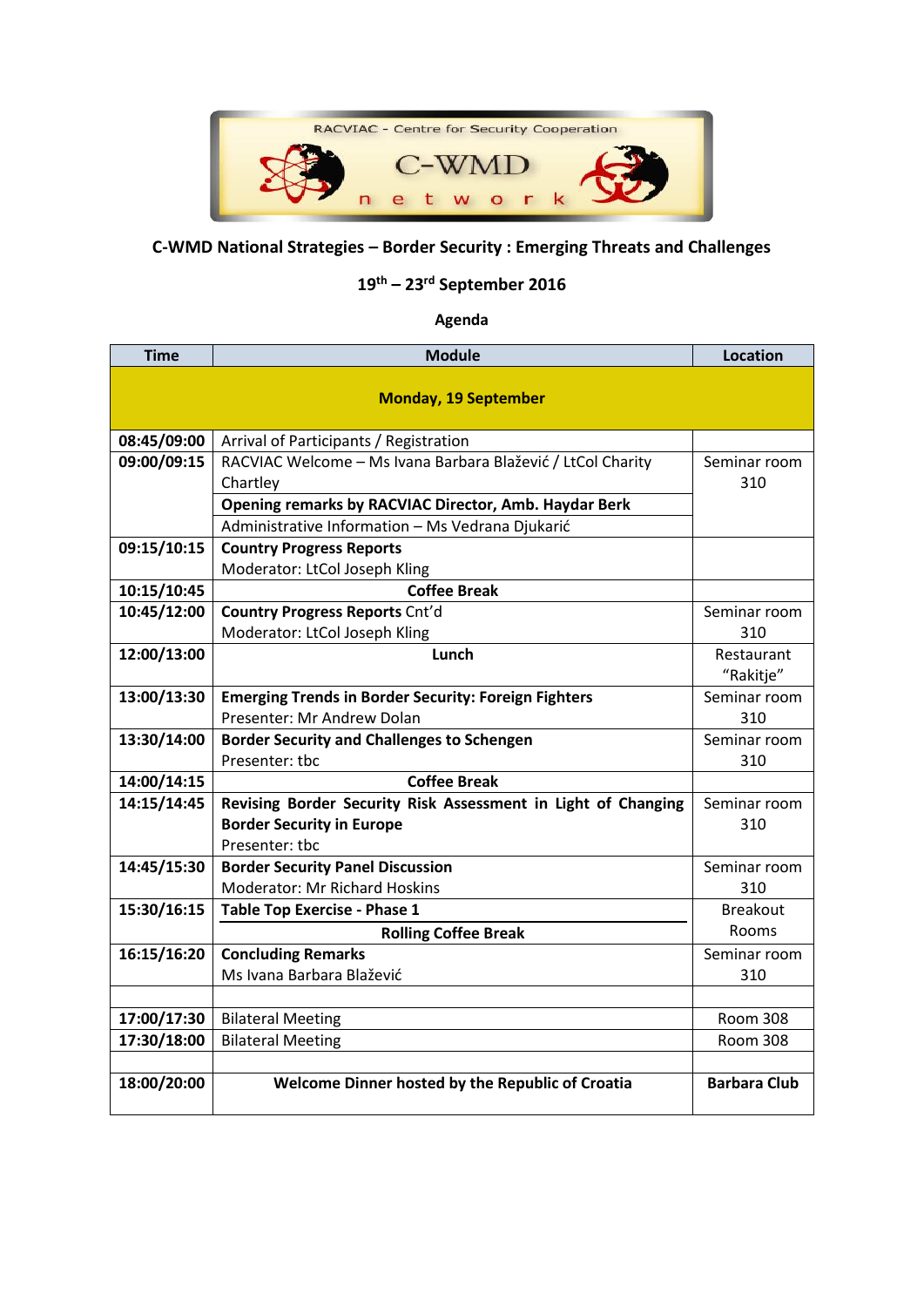| <b>Time</b>                  | <b>Module</b>                                                | Location        |  |  |
|------------------------------|--------------------------------------------------------------|-----------------|--|--|
| <b>Tuesday, 20 September</b> |                                                              |                 |  |  |
| 08:30/09:00                  | <b>Developments in Green and Blue Border Security</b>        | Seminar room    |  |  |
|                              | Presenters: tbc                                              | 310             |  |  |
| 09:00/09:30                  | <b>Border Security Case Study: Bio-Security and Refugees</b> | Seminar room    |  |  |
|                              | Presenter: Dr Nathaniel Hupert                               | 310             |  |  |
| 09:30/10:15                  | <b>Panel Discussion: Regional Border Security Threats</b>    | Seminar room    |  |  |
|                              | <b>Foreign Fighters and Technology Transfer</b>              | 310             |  |  |
|                              | Panelists: Dr Nathaniel Hupert, tbc                          |                 |  |  |
|                              | Moderator: Mr William Flanagan                               |                 |  |  |
| 10:15/10:30                  | <b>Coffee Break</b>                                          |                 |  |  |
| 10:30/12:00                  | Table Top Exercise - Phase 2                                 | <b>Breakout</b> |  |  |
|                              |                                                              | Rooms           |  |  |
| 12:00/13:00                  | Lunch                                                        | Restaurant      |  |  |
|                              |                                                              | "Rakitje        |  |  |
| 13:00/13:45                  | <b>Border Security Layered Defense Case Study</b>            | Seminar room    |  |  |
|                              | Presenter: Mr Andrew Dolan                                   | 310             |  |  |
| 13:45/15:45                  | Table Top Exercise - Phase 3                                 | <b>Breakout</b> |  |  |
|                              |                                                              | rooms           |  |  |
|                              | <b>Rolling Coffee Break</b>                                  |                 |  |  |
| 15:45/16:15                  | Table Top Exercise - Phase 3 - Briefings                     | Seminar room    |  |  |
|                              | Moderator: Mr Andrew Dolan                                   | 310             |  |  |
| 16:15/16:20                  | <b>Concluding Remarks</b>                                    | Seminar room    |  |  |
|                              | Ms Ivana Barbara Blažević                                    | 310             |  |  |
|                              |                                                              |                 |  |  |
| 16:20/16:50                  | <b>Bilateral Meeting</b>                                     |                 |  |  |

| <b>Time</b>                    | <b>Module</b>                                  | <b>Location</b> |  |  |
|--------------------------------|------------------------------------------------|-----------------|--|--|
|                                |                                                |                 |  |  |
| <b>Wednesday, 21 September</b> |                                                |                 |  |  |
| 09:00/12:00                    | Table Top Exercise - Phase 4                   | <b>Breakout</b> |  |  |
|                                |                                                | rooms           |  |  |
|                                | <b>Rolling Coffee Break</b>                    |                 |  |  |
| 12:00/13:00                    | Lunch                                          | Restaurant      |  |  |
|                                |                                                | "Rakitje"       |  |  |
| 13:00/14:00                    | <b>TTX Final Briefings</b>                     | Seminar room    |  |  |
|                                | Moderator: Mr Andrew Dolan                     | 310             |  |  |
| 14:00/14:30                    | <b>Future Cooperation and Closing Comments</b> | Seminar room    |  |  |
|                                | LtC Joseph Kling                               | 310             |  |  |
|                                | Ambassador Haydar Berk, RACVIAC Director       |                 |  |  |
|                                | Ms Ivana Barbara Blažević                      |                 |  |  |
|                                |                                                |                 |  |  |
| 14:30/15:00                    | <b>Bilateral Meeting</b>                       | Room 308        |  |  |
| 15:00/15:30                    | <b>Bilateral Meeting</b>                       | Room 308        |  |  |
| 15:30/16:00                    | <b>Bilateral Meeting</b>                       | Room 308        |  |  |